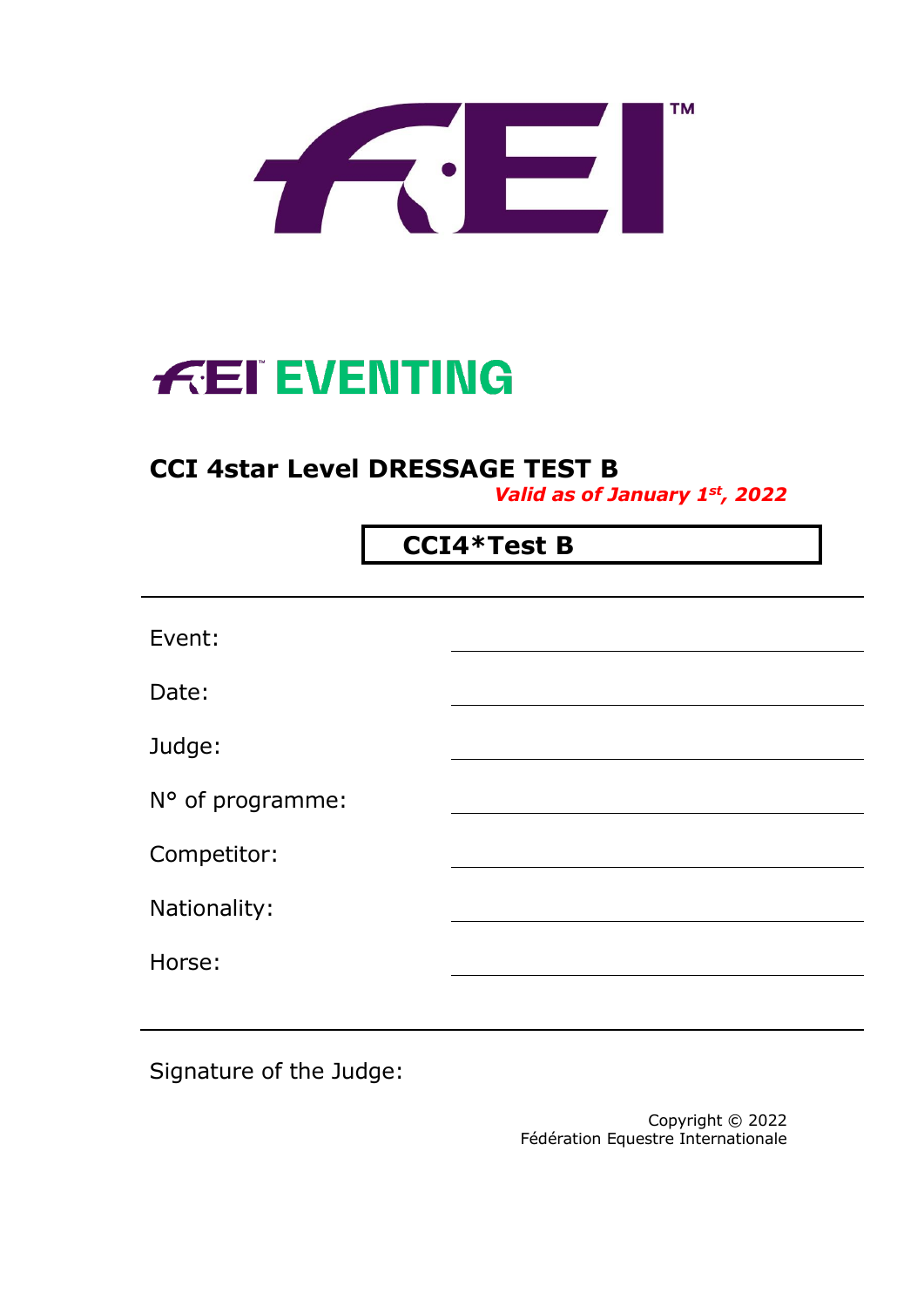#### **2022 FEI EVENTING CCI 4\* DRESSAGE TEST B**

**CCI 4\* Test B**

page 1

**Time : from entrance to final salute – approx 4 minutes**

|    |             | <b>TEST</b>                                         | <b>Directive ideas</b>                                                                              | <b>Mark</b> | <b>MARK</b> | <b>Remarks</b> |
|----|-------------|-----------------------------------------------------|-----------------------------------------------------------------------------------------------------|-------------|-------------|----------------|
|    | A           | Enter at collected<br>canter                        | Regularity, rhythm,<br>straightness of the<br>canter                                                | 10          |             |                |
| 1  | I           | Halt, salute, proceed at<br>collected trot          | Transition to halt,<br>immobility, contact and                                                      |             |             |                |
|    |             |                                                     | poll<br>Transition to collected<br>trot.                                                            |             |             |                |
|    | $\mathbf c$ | Track left                                          | Balance and bend of the<br>turn; the angle, the                                                     | 10          |             |                |
| 2  | $S-V$       | Shoulder-in left                                    | uniformity of the bend,<br>the regularity and<br>elasticity of the steps.                           |             |             |                |
|    | $V-L$       | 10 meters half circle<br>left,                      | Regularity and clarity of<br>trot, collection and                                                   | 10          |             |                |
| 3  | $L-S$       | Half pass left                                      | balance<br>Flexion and uniform<br>bend, fluency, crossing<br>of legs.                               |             |             |                |
| 4  | н<br>G      | Turn right<br>Halt                                  | Transition, engagement<br>and immobility.                                                           | 10          |             | Ţ              |
|    |             |                                                     |                                                                                                     |             |             |                |
|    | G           | Rein-back 5 steps,<br>Immediately proceed           | Accuracy, regularity of<br>the steps, the balance                                                   | 10          |             |                |
| 5  | М           | at collected trot<br>Track right                    | and acceptance of the<br>contact.<br>Transition to trot and<br>quality of trot.                     |             |             |                |
|    | $R-P$       | Shoulder-in right                                   | The angle, the uniformity                                                                           | 10          |             |                |
| 6  |             |                                                     | of the bend, the<br>regularity and elasticity<br>of the steps.                                      |             |             |                |
|    | $P-L$       | 10 meters half circle<br>right                      | Regularity and clarity of<br>trot, collection and                                                   | 10          |             |                |
| 7  | L-R         | Half-pass right                                     | balance.<br>Flexion and uniform                                                                     |             |             |                |
|    | R           | Collected trot                                      | bend, fluency, crossing<br>of legs.                                                                 |             |             |                |
|    | $C-H-S$     | Medium walk                                         | Transition to walk,<br>regularity of the steps,                                                     | 10          |             |                |
| 8  |             |                                                     | the rhythm, the outline<br>and acceptance of<br>contact.                                            |             |             |                |
|    | $S-F$       | Extended walk                                       | Regularity, lengthening<br>of the steps and outline,                                                | 10          |             |                |
| 9  |             |                                                     | acceptance of the<br>contact, freedom of the<br>shoulder and over-track.                            |             |             |                |
|    | F           | Medium walk                                         | Precise execution and<br>fluency, regularity,                                                       | 10          |             |                |
| 10 | A           | Collected canter right<br>lead                      | rhythm, balance and<br>straightness.                                                                |             |             |                |
| 11 | v<br>L<br>P | Turn right towards L<br>Flying change<br>Track left | The flying change on the<br>aids, engagement of the<br>hind legs, uphill<br>tendency; straightness. | 10          |             |                |
| 12 | $B-G$<br>C  | Half-pass left<br>Track left                        | Quality of the half-pass,<br>straightness of center<br>line.                                        | 10          |             |                |
|    |             |                                                     |                                                                                                     |             |             |                |
|    |             |                                                     | To carry forward                                                                                    | 120         |             |                |